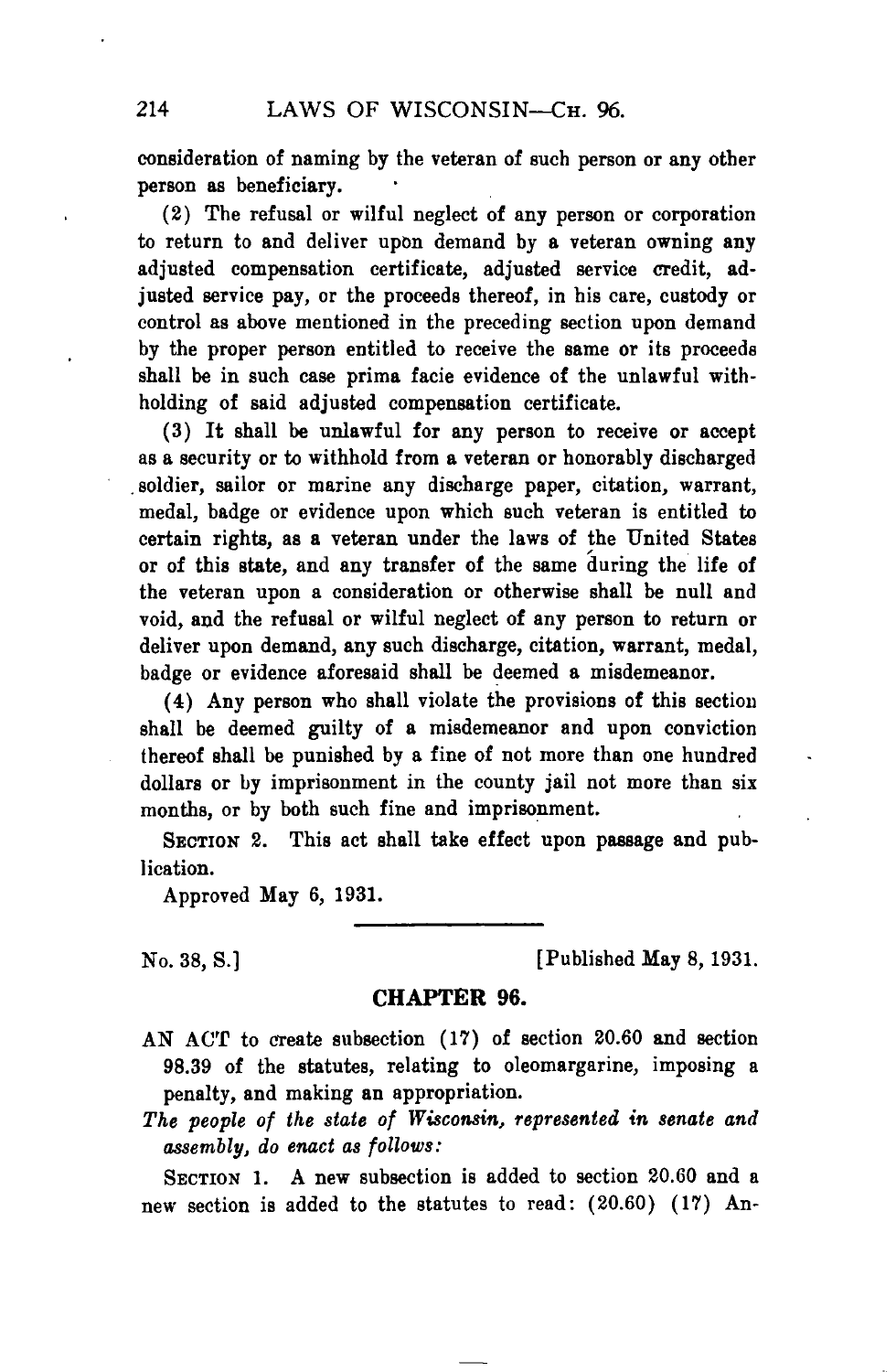nually, beginning July 1, 1931, ten thousand dollars for the enforcement of section 98.39 and sections 352.36 to 352.41.

98.39 (1) No person shall by himself, or by his servant or agent, manufacture, sell, exchange, offer or expose for sale, have in possession with intent to sell, or serve to guests or patrons for compensation in a hotel, restaurant or boarding house, any oleomargarine, butterine, or similar substance, without first securing **a** license from the department of agriculture and markets.

(2) Application for such license shall be made in such form as may be prescribed by the department of agriculture and markets. Such application shall contain an accurate description of the place where the proposed business is intended to be carried on, the name and style under which it is proposed to conduct the said business, and such other information as the department of agriculture and markets may require. If from such application the department of agriculture and markets is satisfied that the name and style of the business is not calculated to deceive or mislead the public, and upon payment of the fee specified in subsection (3), the department of agriculture and markets shall issue to the applicant an annual license authorizing him to manufacture, sell, or serve, as the case may be, oleomargarine, butterine, and similar substances. A separate license shall be required for each separate place of business.

(3) The fee for an annual license issued pursuant to this section shall be as follows:

(a) To a manufacturer, one thousand dollars;

(am) To a wholesale dealer, five hundred dollars;

(b) To a retail dealer, one hundred dollars, if his total sales are less than five hundred pounds in any quarter year; two hundred fifty dollars if his total sales are five hundred pounds but less than twelve hundred fifty pounds in any quarter year; and four hundred dollars if his total sales are twelve hundred fifty pounds or more in any quarter year. If any licensed dealer shall sell a larger number of pounds in any quarter year than he is authorized to sell under his license, he shall, within ten days, after the close of such quarter year, procure a new license, which shall be issued to him upon payment of the difference in fee;

(c) To a proprietor of a hotel or restaurant, one hundred dollars;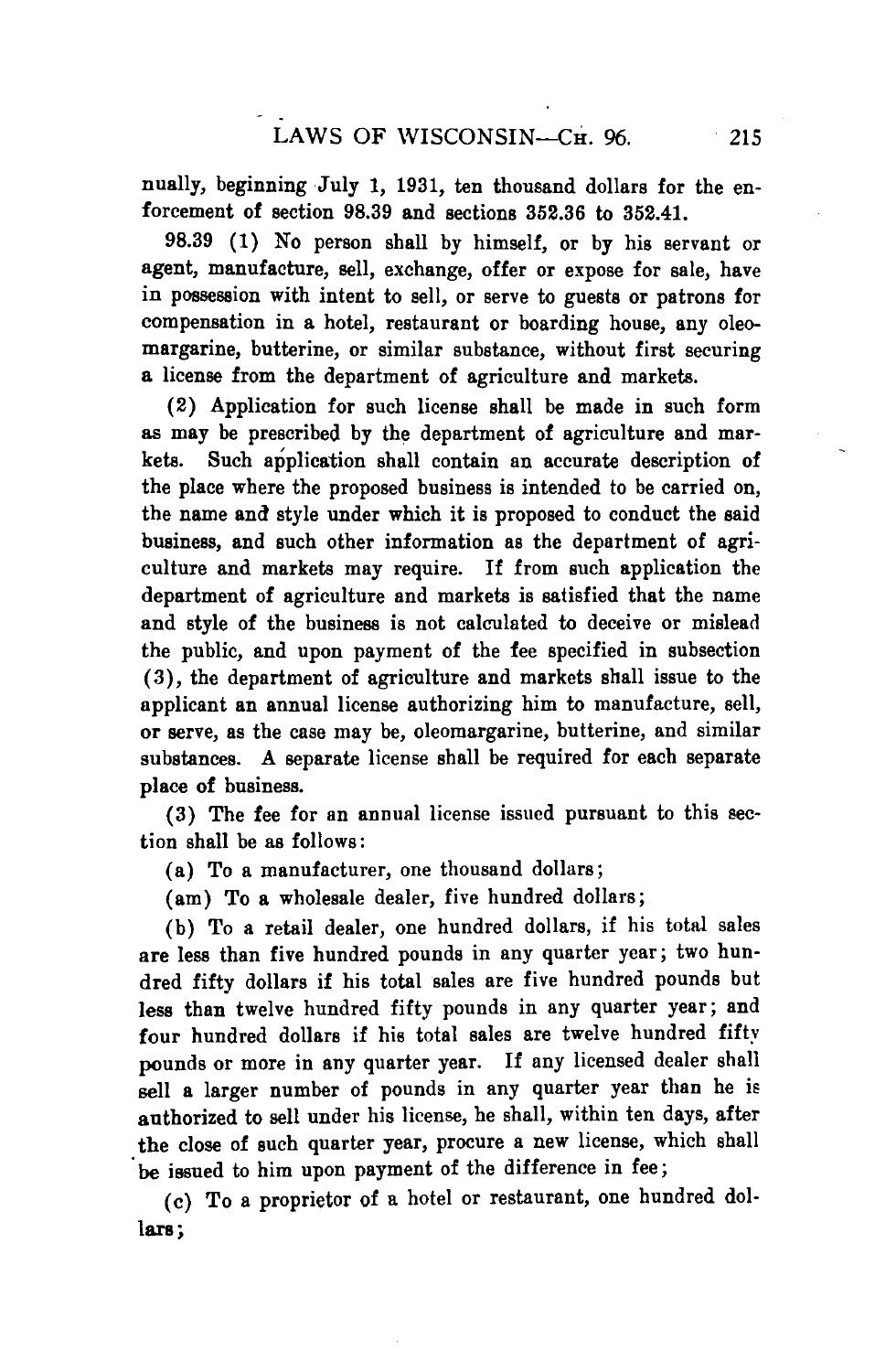(d) To a proprietor of a boarding house, fifty dollars.

(4) All licenses issued under this section shall expire on the thirty-first day of December of each year, but licenses may be granted to commence on the first day of each quarter year for the remainder of the year, upon payment of a proportionate part of the annual license fee. Such licenses shall be transferable upon application in writing to the department of agriculture and markets.

(5) A license issued under this section shall not authorize the manufacture, sale, offering or exposing for sale, having in possession with intent to sell, or serving to guests or patrons for compensation, any oleomargarine, butterine or similar substance at any other place than that designated in the application and license.

(6) Every licensee shall display his license in a conspicuous place on the walls of each room in which oleomargarine, butterine, or other substance is manufactured, sold, exposed for sale, or served to guests or patrons. All such products sold or offered or exposed for sale shall be labeled as provided for in section 352.37.

(7) Every licensed manufacturer, and every licensed wholesale dealer in oleomargarine, butterine, or other similar product shall keep a record of every sale and shipment of such products giving the date of sale and of shipment, the quantity, the person to whom sold and shipped, the place to which shipped, and the name of the transportation company by which shipped. Every licensed retail dealer shall keep a record stating the date of the receipt of all purchases of oleomargarine, butterine, or other similar substance, made by such dealer, where, when and from whom' purchased, and the quantity thereof, and shall also keep an accurate record of his sales of such imitation dairy products, on forms to be furnished by the department of agriculture and markets. Every licensed wholesale dealer and licensed retail dealer shall make a report to the department of agriculture and markets, within ten days after the close of each quarter *year,* setting forth the total number of pounds of oleomargarine, butterine, or similar substance sold by such dealer during such quarter year. Failure of a licensee to make such reports shall be cause for a revocation of his license.

(8) Every licensed hotel, restaurant or boarding house shall keep a record of all purchases of oleomargarine, butterine, or similar substance, and shall make a report to the department of